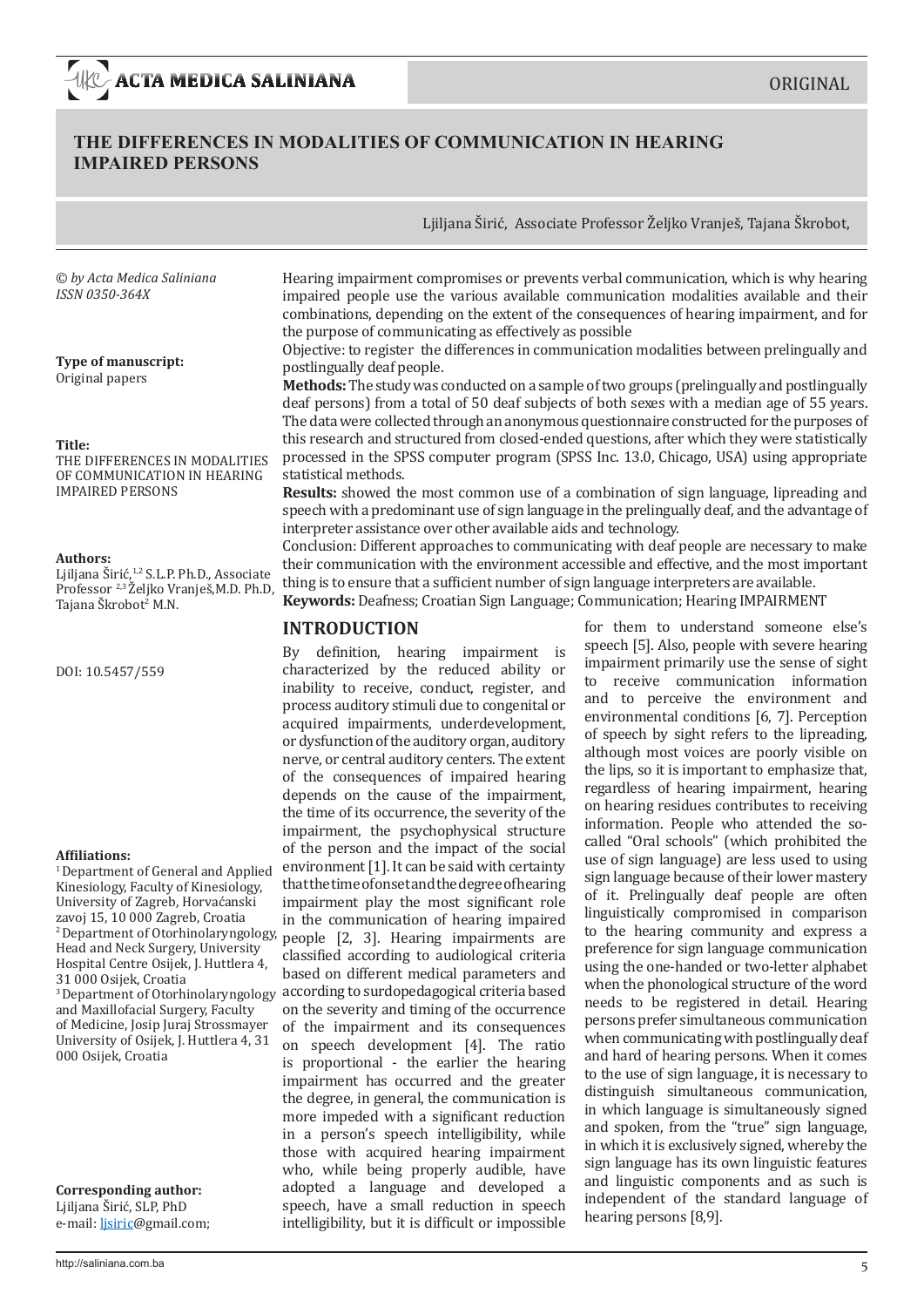### **SUBJECTS AND METHODS**

The study was conducted at the University Hospital Center Osijek at the Department of Otorhinolaryngology and Head and Neck Surgery. The study included 50 deaf subjects of both sexes (30 (60%) men and 20 (40%) women) with a median age of 55 years. The subjects were divided into two groups depending on the occurence time of the hearing impairment. The first group consisted of 38 (76%) prelingually deaf persons and the second group consisted of 12 (24%) postlingually deaf persons. The study inclusion criterion was 90 dB hearing impairment and more, verified by audiologic processing. Exclusion criteria were mild hearing impairment, comorbidities in the form of impaired cognitive and intellectual functioning, significant visual impairment, and neurological ailments combined with hearing impairment. All respondents were explained in detail the manner and purpose of the research, they voluntarily gave their consent to participate in the research and they signed an informed consent. The data were collected individually through a questionnaire constructed for the purposes of this research and structured from ten closed-ended questions. The questions were related to the differential variable (age of hearing loss) and to the examined variables (mode of education, education degree, sign language' knowledge, modality of communication with family/household, modality of communication with others, use of communication aids, social contact, primary modality of communication) with predefined answers for easier statistical processing. Each deaf person had the help of a sign language interpreter when completing the questionnaire. The collected data were statistically

processed in the SPSS (SPSS Inc. 13.0., Chicago, USA) computer program. Categorical data are presented by frequencies and percentages. Distribution normality was tested by the Kolmogorov - Smirnov test. Numerical data were described by the median and interquartile ranges, and differences in numerical variables between the two independent groups were tested by Mann - Whitney U test, since the distribution did not follow the normal one. The direction of the statistically significant difference was determined using the z value, and the magnitude of the difference effect was determined using the r value according to the Koen criterion. All p values are two sided. The significance level was set at  $\alpha$  = 0.05.

# **RESULTS**

According to the collected and analyzed dana by the total number of respondents, the youngest respondent was 24 years old and the oldest respondent was 80 years old, with a median age of 55 years. According to the gender, the youngest female respondent was 24 years old and the oldest was 72 years old, while the youngest male respondent was 26 years old and the oldest was 80 years old. Most of the respondents, 74%, have adopted Croatian sign language, 24% use it in communication with family, 16% use it in communication with other people, and 32% of respondents stated that their sign language is the primary form of communication. 12% of respondents have a partial knowledge of sign language and 14% of respondents do not know it.

Table1 shows the overall results in frequencies and percentages on individual variables by category.

|  | Table 1: Frequency and percentile representation by individual variables |  |
|--|--------------------------------------------------------------------------|--|
|--|--------------------------------------------------------------------------|--|

| <b>Variable</b>                               | Category                                                                                                  | <b>Frequencies</b>              | Percentages         |
|-----------------------------------------------|-----------------------------------------------------------------------------------------------------------|---------------------------------|---------------------|
| Age of hearing loss                           | Since birth                                                                                               | 25                              | 50                  |
|                                               | By age 5                                                                                                  | 13                              | 26                  |
|                                               | From the age of 5                                                                                         | 12                              | 24                  |
| School                                        | <b>SUVAG</b>                                                                                              | 3                               | 6                   |
|                                               | Slava Raškaj                                                                                              | 26                              | 52                  |
|                                               | Both schools                                                                                              | $\mathbf{1}$                    | $\overline{2}$      |
|                                               | Other (Regular school)                                                                                    | 20                              | 40                  |
| <b>Education degree</b>                       | Low-skilled education                                                                                     | 14                              | 28                  |
|                                               | High school education                                                                                     | 35                              | 70                  |
|                                               | University degree                                                                                         | $\mathbf{1}$                    | $\overline{2}$      |
| Croatian Sign Language                        | Knows                                                                                                     | 37                              | 74                  |
|                                               | Does not know                                                                                             | 7                               | 14                  |
|                                               | Knows partially                                                                                           | 6                               | 12                  |
| Communication with                            | Speech / lip reading                                                                                      | 15                              | 30                  |
| parents/household                             | Croatian Sign Language                                                                                    | 12                              | 24                  |
| members                                       | <b>Both</b>                                                                                               | 23                              | 46                  |
| Communication<br>with others                  | Speech / lip reading<br>Croatian Sign Language<br><b>Both</b>                                             | 13<br>8<br>29                   | 26<br>16<br>58      |
| Communication aids/<br>Assisted communication | Phone for the deaf / minitel<br>/fax<br>Computer / cell phone<br><b>Both</b><br>Sign language interpreter | 5<br>10<br>$\overline{2}$<br>33 | 10<br>20<br>4<br>66 |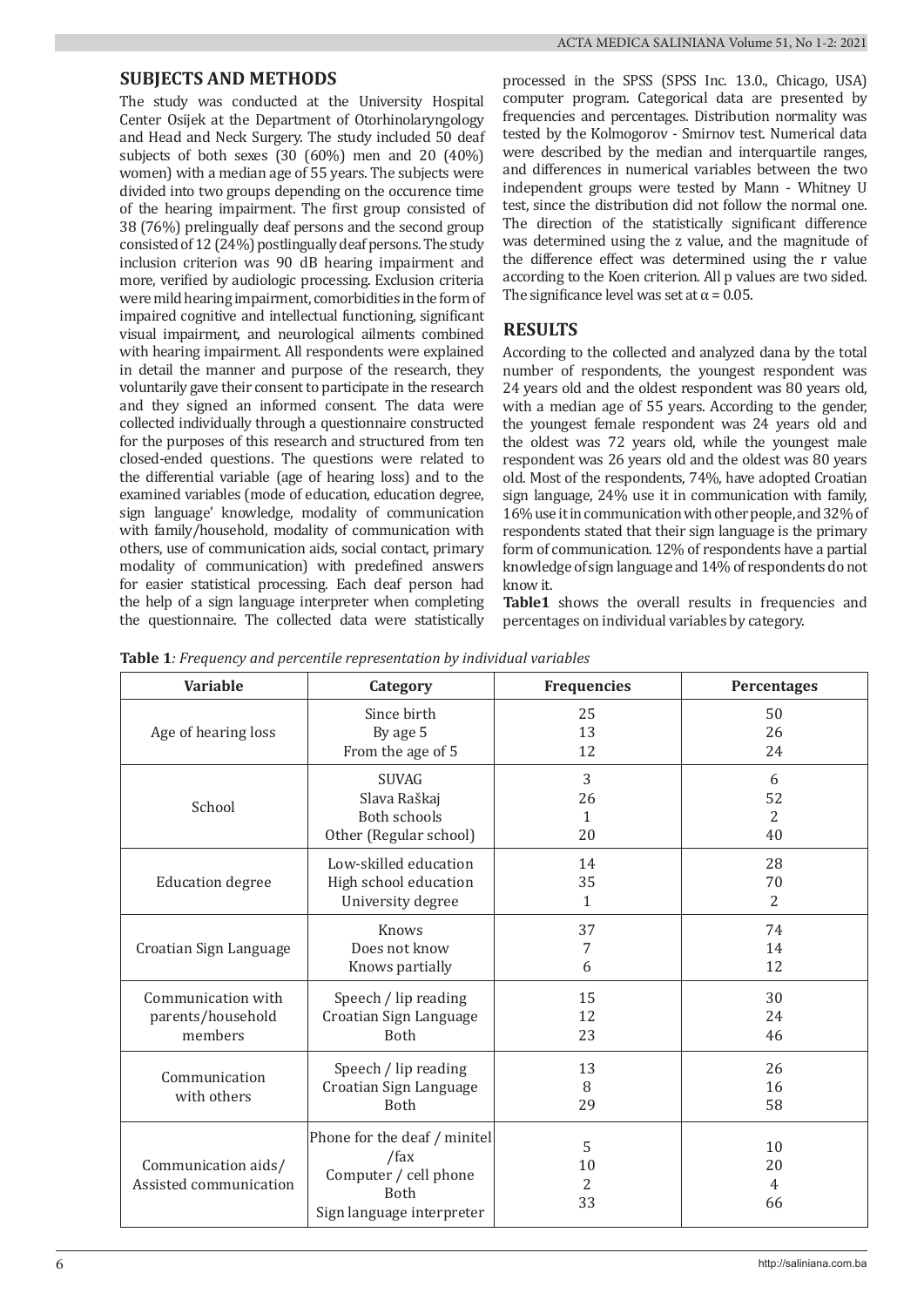| Social contact                       | With hearing people<br>With deaf people<br>With everyone | 16<br>29       | 10<br>32<br>58 |
|--------------------------------------|----------------------------------------------------------|----------------|----------------|
| Primary modality of<br>communication | Lipreading / speech<br>Croatian Sign Language<br>Both    | 10<br>16<br>24 | 20<br>32<br>48 |

In communication, both groups of respondents mostly use the combination of sign language, lipreading and speech, but receive the most information through sign language. Prelingually deaf persons always communicate in manual forms when they have an interlocutor with whom they can, and use lip eading and partly speaking exclusively in communication with hearing persons who do not know

sign language. The results of the study presented in Table 2 show statistically significant differences in the mode of communication on some variables between prelingually and postlingually deaf persons  $(p = 0.001)$ , with a direction towards the prelingually deaf and with a large influence of registered differences in communication (r = 0.459).

| Table 2: Analysis of differences on variables between groups |
|--------------------------------------------------------------|
|--------------------------------------------------------------|

|                                                  | Median (interquartile range) |                    |  |
|--------------------------------------------------|------------------------------|--------------------|--|
| Variable                                         | Prelingually deaf            | Postlingually deaf |  |
| Croatian Sign Language                           | $1(1-2)$                     | $2(2-3)$           |  |
| Communication with parents/<br>household members | $2(1-2)$                     | $1(1-3)$           |  |
| Communication with others                        | $3(1-3)$                     | $3(1-3)$           |  |
| Communication aids/Assisted com-<br>munication   | $3(1-3)$                     | $3(1-3)$           |  |
| Social contact                                   | $2(2-3)$                     | $3(1-3)$           |  |
| Primary modality of                              |                              |                    |  |
| communication                                    | $2(2-3)$                     | $3(1-3)$           |  |
| School                                           | $2(1-2)$                     | $3(3-3)$           |  |
| <b>Education degree</b>                          | $2(2-2)$                     | $2(2-3)$           |  |
| Total                                            | 17,00                        | 10,00              |  |

\*Mann-Whitney U test

# **DISCUSSION**

The most frequent communication modality of the deaf in use has been the combination of speech, lipreading, and sign language, which can be interpreted as a natural human response in given circumstances. Even the orderly hearing population unknowingly or consciously uses all available communication modalities in optimal communication conditions, and especially when these conditions are not optimal. If there is an ambient noise greater than 40 dB, the hearing person will automatically rely more on the visual channel of communication than on the auditory channel. When noise is significant, the hearing person will transmit a part of the message using mimics and gestures for the purpose of more effective communication. In exactly the same way, hearing impaired people use all available communication modalities for the purpose of successful transmittion of messages, except the difference in modalities is more emphasized when one communication channel is dysfunctional. It is necessary to take into account the fact which contributes to this result, the majority of the hearing population do not know sign language. When looking at the preferences of the deaf modality, sign language is prefered, because

it is the most natural, fastest and most effective way of communication for them. This is supported by the results of psycholinguistic studies of the developmental process of the sign language acquisition in deaf children, which show that this process is the same as the acquisition of spoken language in hearing children [10-15]. Also, studies in the field of neurolinguistics show activation of the primary visual and auditory cortex in perception, and activation of the primary motor cortex, Broca's area, Wernicke's area and premotor area in the production of both spoken and sign language, confirming the verbal-linguistic status of sign language [16-19]. On the other hand, the importance of proper functioning of insula for all aspects of speech and language behavior has been demonstrated, as it contains cortical and subcortical connections [20], and published educationalrehabilitation studies [21, 22] show the benefits of deaf parents' deaf children in the results on variables of nonverbal intelligence, emotional maturity, independence, pragmatics of the language of the hearing environment, school achievement, self-esteem, and have less frequent behavioral disorders compared to the deaf children of the hearing parents. These facts support the thesis that sign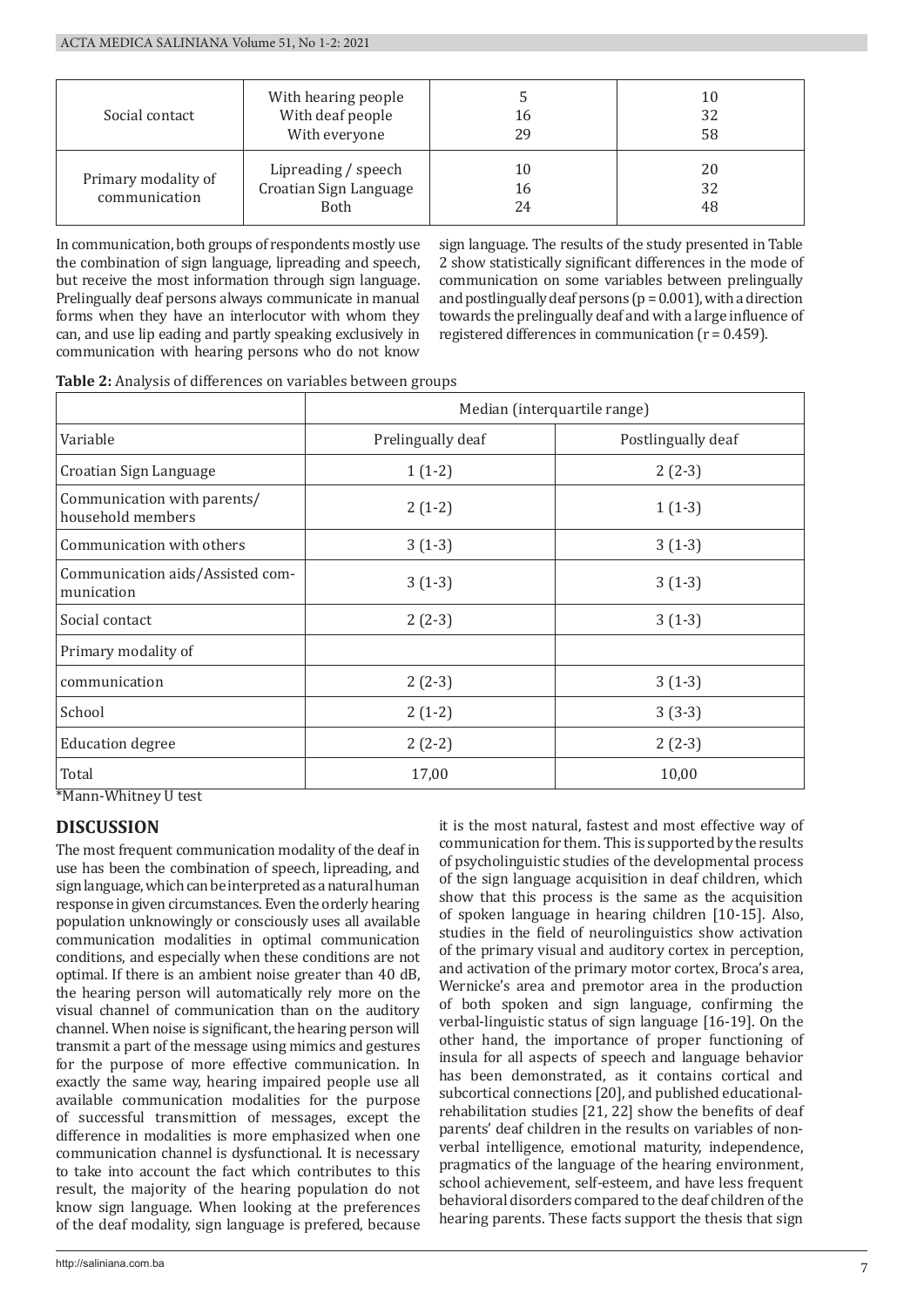language has multiple benefits, both in the developmental stage and later in the life of a deaf person [23]. However, most deaf children are educated in schools where only the language of the hearing environment is used and where teachers are not competent for manual communication with deaf students. The deaf child then adopts the language of the hearing environment with the help of the residual hearing, and receiving new information in these circumstances is significantly impeded and reduced. Cochlear implants facilitate the rehabilitation of hearing and speech, but it is important to note that part of children with cochlear implants fail to develop speech and acquire the language of the hearing environment, so such children are left with only the possibility of learning sign language. Quite logically, according to the results, deaf people use sign language to communicate with deaf parents and families, mainly lipreading and speech and simultaneous communication for communication with the hearing environment, and with very few hearing persons who know sign language they communicate with manual modality. Some respondents use available aids and current technology in communication, but regardless of sophisticated apparatus, the majority of respondents rely on a sign language interpreter. This can be partly explained by the fact that more than half of the respondents were aged 51 and over, and with the trust created between the deaf person and the interpreter, but nevertheless, this result confirms the already known degree of impairment that deafness brings with

### **REFERENCES:**

- 1. Radovančić B. Stavovi nastavnika prema odgojno - obrazovnoj integraciji djece s oštećenim sluhom. Defektologija 1995;21(2):49-62.
- 2. Bradarić-Jončić S. Posebnosti komunikacije osoba oštećena sluha. U: Dani bioetike: 7. bioetički okrugli stol: Bioetički aspekti komuniciranja s gluhim pacijentima. Zbornik radova. Rijeka: Sveučilište u Rijeci, Medicinski fakultet; 2007., str. 19-43.
- 3. Škrobot T. Utjecaj stupnja oštećenja sluha na sustav komunikacije. Diplomski rad. Banja Luka: Panevropski Univerzitet u Banja Luci Apeiron; 2013.
- 4. Radoman V, Nikolić G. Uloga znakovnog jezika u unapređivanju komunikativne sposobnosti i školskog uspeha dece sa oštećenim sluhom. U: Psihologija. 2013;46(1):77-91.
- 5. Bradarić-Jončić S, Mohr R. Uvod u problematiku oštećenja sluha. Vjesnik bibliotekara Hrvatske. 2010;53(2):55-62.
- 6. Bradarić-Jončić S. Neka obilježja čitača i govornika o kojima ovisi uspješnost vizualne percepcije govora u gluhih osoba. Hrvatska revija za rehabilitacijska istraživanja. 1998;34(1):1- 13.
- 7. Bradarić-Jončić S. Vizualna percepcija govora i gluhoća. Hrvatska revija za rehabilitacijska istraživanja. 1997;33(2):119-133.
- 8. Bradarić-Jončić S. Manualni oblici komunikacije osoba oštećena sluha. Hrvatska revija za rehabilitacijska istraživanja. 2000;2:123-127.

it and the presence of its limiting consequences in daily functioning, as well as the irreplaceability of a living person, or interpreter, in real-life situations. Deaf people have social contacts with hearing and deaf people. because they are surrounded by both communities, but when looking at their preferences, they rather have contacts with other deaf people because their communication is facilitated and they have a sense of acceptance and belonging, which results from their longstanding aspirations for recognition of their own Deaf culture. Kushalnagar et al [24] report that the preferred mode of communication for the deaf was not related to the assessment of environmental comprehension but to the perceived stigma associated with hearing impairment and they conclude that sign language in everyday communication of deaf persons has a beneficial effect in reducing the stigma of youth perceived and associated with hearing loss. The affirmation of sign language as the real language, the exercise of the rights of the deaf, and the recognition of the Deaf culture resulted in the substitution of a medico-pathological deafness model with a socio-cultural deafness model with positive effects in the essential spheres of life of the deaf person [10, 25, 26]. Accordingly, there is a need for different approaches in communicating with deaf people in order to make communication with the hearing environment accessible and effective, and the most important aspect of this is providing a sufficient number of sign language interpreters.

- 9. Milković M, Bradarić-Jončić S. Neka obilježja jezičnih sastavnica hrvatskog znakovnog jezika. U: Dani bioetike: 7. bioetički okrugli stol: Bioetički aspekti komuniciranja s gluhim pacijentima. Zbornik radova. Rijeka: Sveučilište u Rijeci, Medicinski fakultet, 2007., str. 43-55.
- 10 Erting CJ, Precioso C, Hynes MO. The Interactional context of deaf-mother communication. U: Vollera V, Erting C. From gesture to language in hearing and deaf children. Springer – Verlag: Berlin, Njemačka, 1990., str. 97-106.
- 11. Lenneberg E. The Capacity of Language Acquisition. U: Fodor JA, Katz JJ. The structure of language. Prentice-Hall, Englewood Clifs, 1964.
- 12. Meier RP, Newport EL. Out of the hands of babes: on a possible sign advantage in language acquisition. Language. 1990;66:1–23.
- 13. Mogford K. Oral language acquisition in the prelinguistically deaf. In: Bishop D, Mogford K. Language development in exceptional circumstances. Lawrence Erlbam Associates: Hillsdole, 1993., str. 110-131.
- 14. Petitto LA, Marentette PF. Babbling in the Manual Mode: vidence for the Ontogeny of Language. Sience. 1991;251:1493-1496.
- 15. Stančić V, Ljubešić M. Jezik, govor, spoznaja. Hrvatska sveučilišna naklada: Zagreb, Hrvatska, 1994.
- 16. Emmorey K, Mehta S, McCullough S, Grabowski TJ. The neural circuits recruited for the production of signs and fingerspelled words. Brain and Language. 2016;160:30-41.